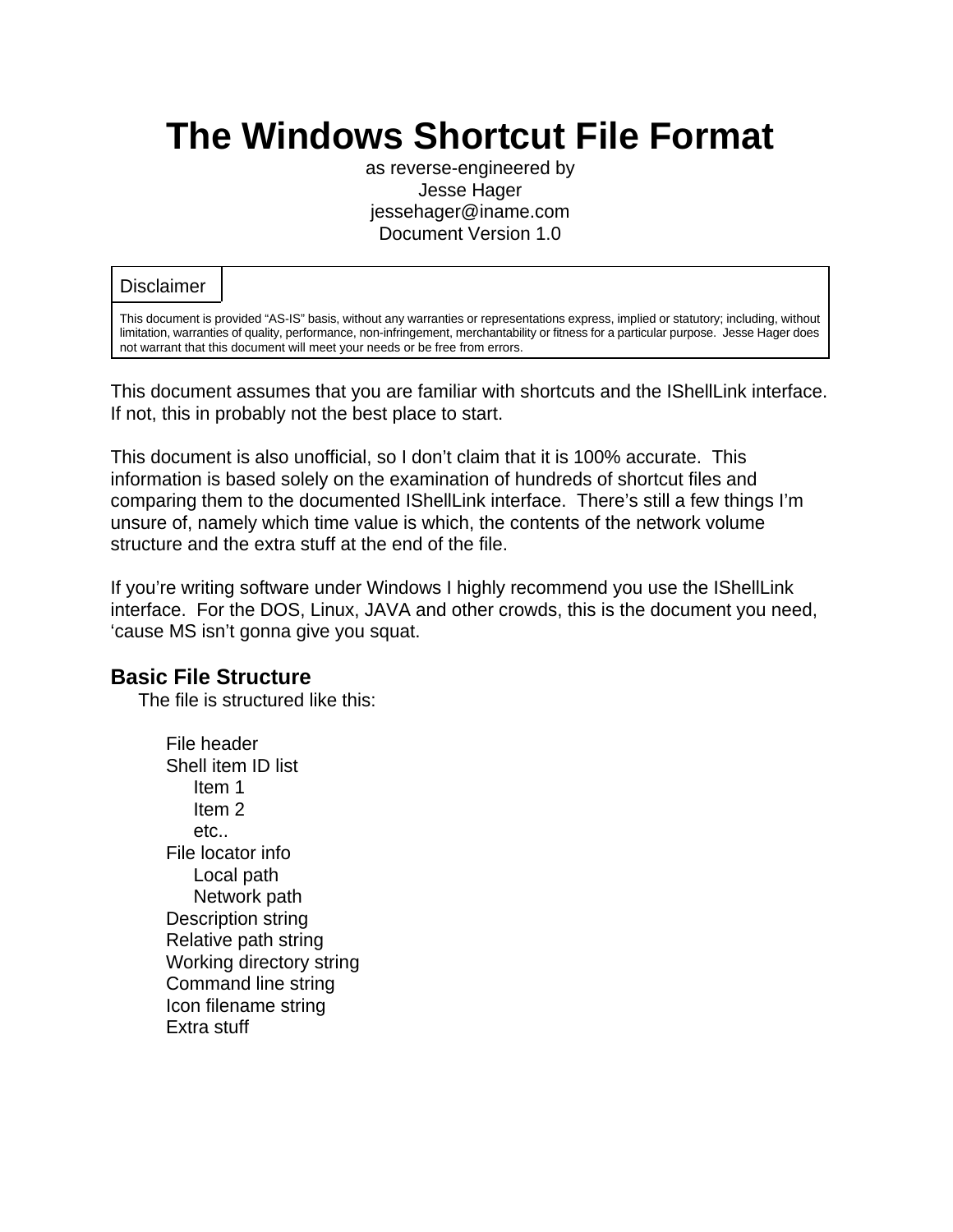# **The File Header**

This is of course at the start of the file.

| <b>LNK File Header</b> |           |                               |  |  |  |  |
|------------------------|-----------|-------------------------------|--|--|--|--|
| <b>Offset</b>          | Size/Type | Contents                      |  |  |  |  |
| 0h                     | 1 dword   | Always 0000004Ch 'L'          |  |  |  |  |
| 4h                     | 16 bytes  | <b>GUID of shortcut files</b> |  |  |  |  |
| 14h                    | 1 dword   | <b>Flags</b>                  |  |  |  |  |
| 18h                    | 1 dword   | File attributes               |  |  |  |  |
| 1Ch                    | 1 qword   | Time 1                        |  |  |  |  |
| 24h                    | 1 qword   | Time 2                        |  |  |  |  |
| 2Ch                    | 1 qword   | Time 3                        |  |  |  |  |
| 34h                    | 1 dword   | File length                   |  |  |  |  |
| 38h                    | 1 dword   | Icon number                   |  |  |  |  |
| 3Ch                    | 1 dword   | ShowWnd value                 |  |  |  |  |
| 40h                    | 1 dword   | Hot key                       |  |  |  |  |
| 44h                    | 2 dwords  | Unknown, always zero          |  |  |  |  |

The first 4 bytes of the file form a long integer that is always set to 4Ch this it the ASCII value for the uppercase letter L. This is used to identify a valid shell link file.

The next 16 bytes is the globally unique identifier GUID of the shell links which is: {00021401-0000-0000-00C0-000000000046} in standard GUID notation or {01h, 14h, 02h, 00h, 00h, 00h, 00h, 00h, C0h, 00h, 00h, 00h, 00h, 00h, 46h} as it is composed of bytes in the file. It appears that in the future, Microsoft may redefine the file format and this will be used to indicate which version to use. The next item is a long integer which consists of a number of flags. This is important, because it indicates which of the optional parts of the file are present.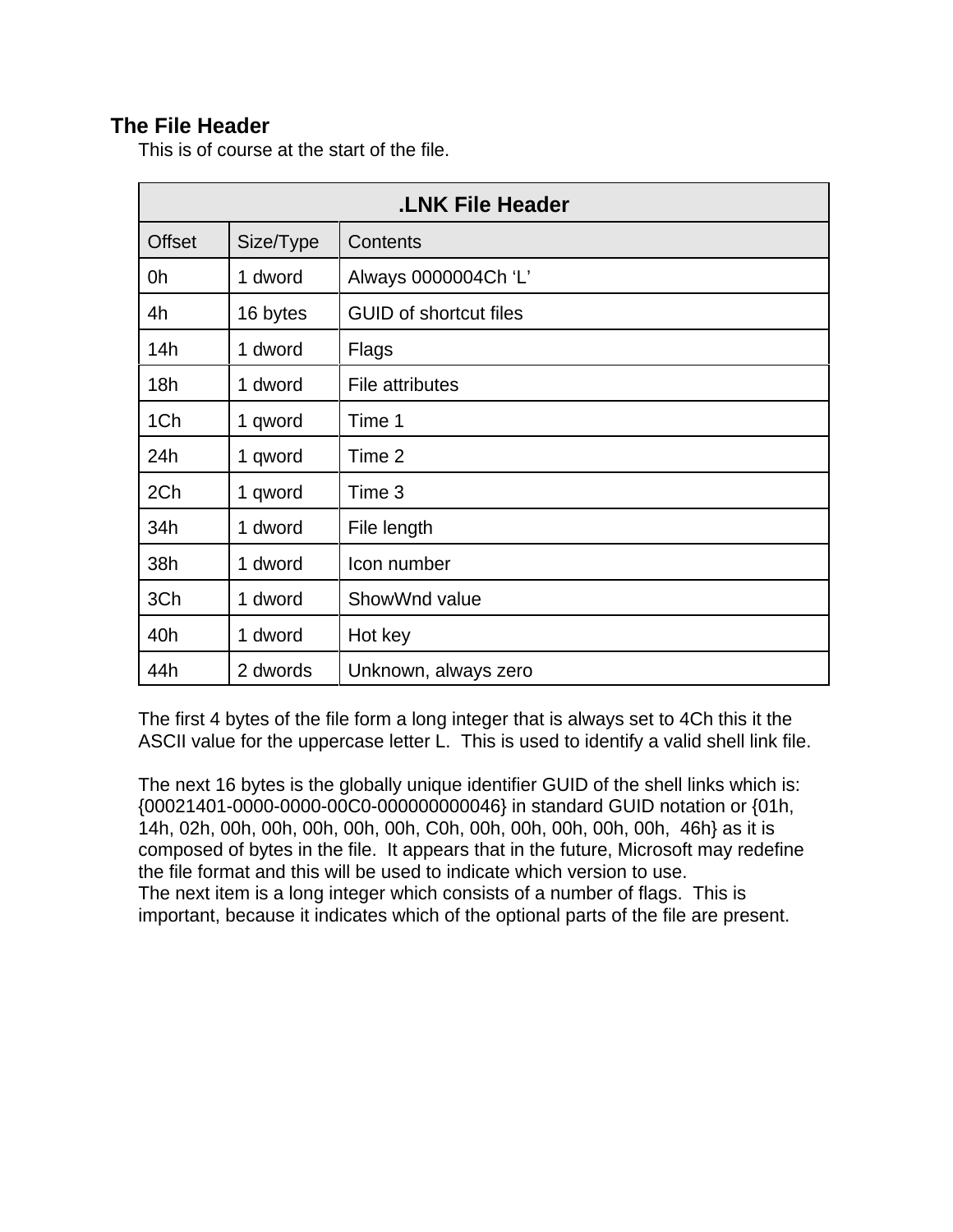|                | The flags                          |                                   |  |  |  |  |  |  |
|----------------|------------------------------------|-----------------------------------|--|--|--|--|--|--|
| <b>Bit</b>     | Meaning when 1                     | when $0$                          |  |  |  |  |  |  |
| $\overline{0}$ | The shell item id list is present. | The shell item id list is absent. |  |  |  |  |  |  |
| 1              | Points to a file or directory.     | Points to something else.         |  |  |  |  |  |  |
| 2              | Has a description string.          | No description string.            |  |  |  |  |  |  |
| 3              | Has a relative path string.        | No relative path.                 |  |  |  |  |  |  |
| $\overline{4}$ | Has a working directory.           | No working directory.             |  |  |  |  |  |  |
| 5              | Has command line arguments.        | No command line arguments.        |  |  |  |  |  |  |
| 6              | Has a custom icon.                 | Has the default icon.             |  |  |  |  |  |  |

The next item is a long integer that contains file attributes of the target file. If the target is not a file (see flags bit 1), then this is set to zero. The resolver uses these when the link is broken to match the link with the correct target.

|                | <b>File Attributes</b>                                |  |  |  |  |  |  |
|----------------|-------------------------------------------------------|--|--|--|--|--|--|
| <b>Bit</b>     | Meaning when set                                      |  |  |  |  |  |  |
| 0              | Target is read only.                                  |  |  |  |  |  |  |
| $\mathbf 1$    | Target is hidden.                                     |  |  |  |  |  |  |
| $\overline{2}$ | Target is a system file.                              |  |  |  |  |  |  |
| 3              | Target is a volume label. (Not possible)              |  |  |  |  |  |  |
| 4              | Target is a directory.                                |  |  |  |  |  |  |
| 5              | Target has been modified since last backup. (archive) |  |  |  |  |  |  |
| 6              | Target is encrypted (NTFS EFS)                        |  |  |  |  |  |  |
| $\overline{7}$ | Target is Normal??                                    |  |  |  |  |  |  |
| 8              | Target is temporary.                                  |  |  |  |  |  |  |
| 9              | Target is a sparse file.                              |  |  |  |  |  |  |
| 10             | Target has reparse point data.                        |  |  |  |  |  |  |
| 11             | Target is compressed.                                 |  |  |  |  |  |  |
| 12             | Target is offline.                                    |  |  |  |  |  |  |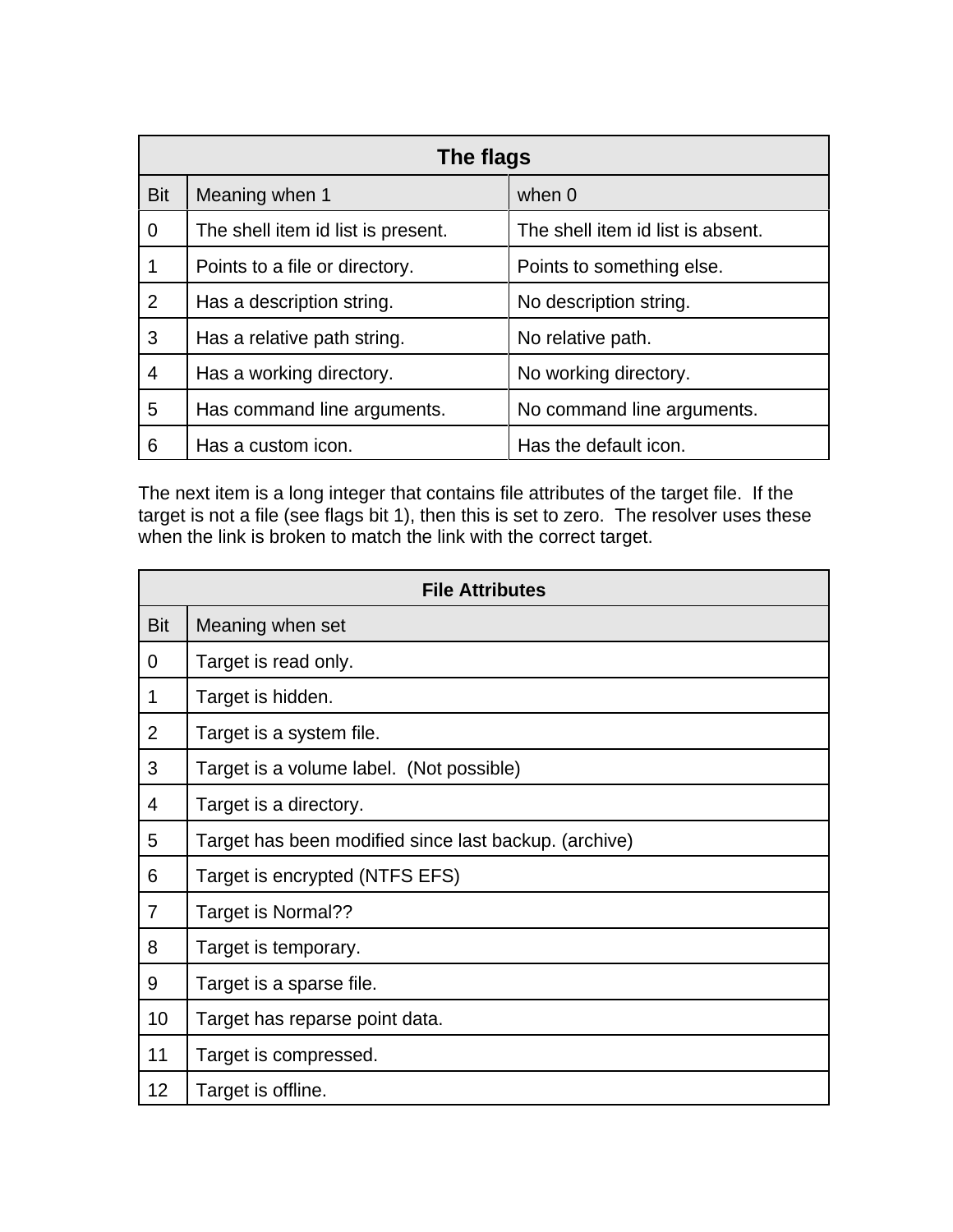The next three items are 64 bit integers that specifiy the various time information for the file.

Creation time Modification time Last access time

The next item is a long integer which contains the length of the target file.

If the file has a custom icon (see flags bit 6), then this long integer indicates the index of the icon to use. Otherwise it is zero.

The next long integer specifies the ShowWnd value to pass to the target application when starting it. For your convenience, the values are reproduced below. It is unlikely, that most of these values are valid. Only values 1, 2 and 3 are permitted in the shortcut property page.

|    | Cool |
|----|------|
| 1  |      |
| 2  |      |
| 3  |      |
| 4  |      |
| 5  |      |
| 6  |      |
| 7  |      |
| 8  |      |
| 9  |      |
| 10 |      |
|    |      |

The next long integer specifies the hotkey assigned to the shortcut.

The last two long integers are always zero. They are probably reserved for future use.

# **The Shell Item Id List.**

This item is only present if bit 0 is set in the flags word of the header.

An entire book could be written on the contents of this item. Essentially it indicates how to get from the desktop to the specified item. The actual contents are highly variable. The following are the only constant items about the list.

The first unsigned short integer indicates the total length of the list so it can be skipped easily.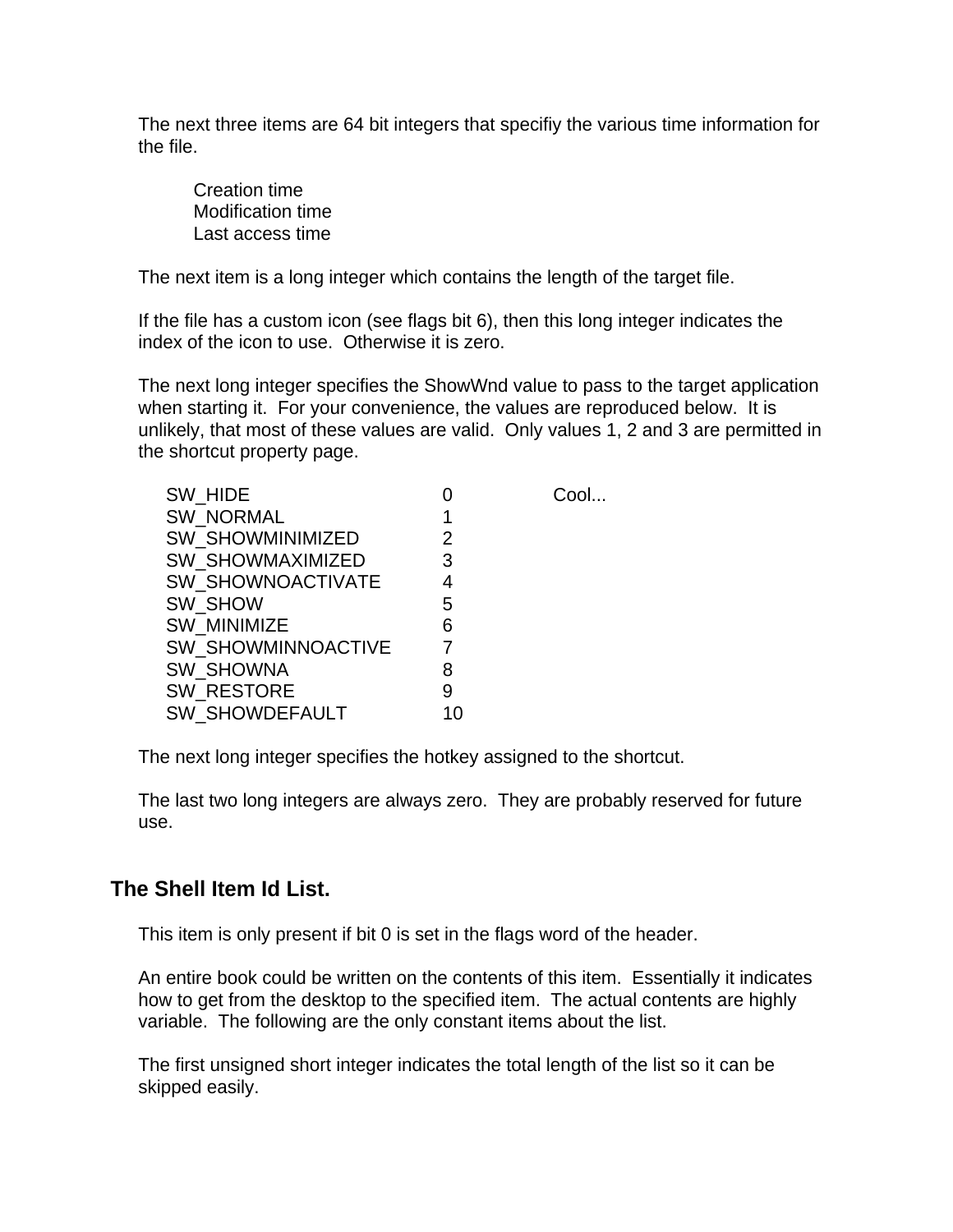Inside the list, each item begins with an unsigned short integer that indicates the length of the item. The length includes the size of the length value.

The last item is length 0.

Lookup ITEMIDLIST in most any Win32 documentation for more info on this item.

#### **File Location Info**

This item is always present, but if bit 1 is not set in the flags value, then the length of this structure will be zero. The following table shows the structure of the header of this item.

| <b>File Location Info</b>                                                                                                                                |             |                                                                   |  |  |  |  |  |  |
|----------------------------------------------------------------------------------------------------------------------------------------------------------|-------------|-------------------------------------------------------------------|--|--|--|--|--|--|
| <b>Offset</b>                                                                                                                                            | <b>Size</b> | Contents                                                          |  |  |  |  |  |  |
| 0h                                                                                                                                                       | 1 dword     | This is the total length of this structure and all following data |  |  |  |  |  |  |
| 4h                                                                                                                                                       | 1 dword     | This is a pointer to first offset after this structure. 1Ch.      |  |  |  |  |  |  |
| 8h                                                                                                                                                       | 1 dword     | Flags                                                             |  |  |  |  |  |  |
| Ch                                                                                                                                                       | 1 dword     | Offset of local volume info                                       |  |  |  |  |  |  |
| 10 <sub>h</sub>                                                                                                                                          | 1 dword     | Offset of base pathname on local system                           |  |  |  |  |  |  |
| 14h                                                                                                                                                      | 1 dword     | Offset of network volume info                                     |  |  |  |  |  |  |
| 18h                                                                                                                                                      | 1 dword     | Offset of remaining pathname                                      |  |  |  |  |  |  |
| Notes: The first length value includes all the assorted pathnames and other data<br>structures. All offsets are relative to the start of this structure. |             |                                                                   |  |  |  |  |  |  |

The first long integer indicates the size of the file location info.

The next long integer is the offset at which the basic file info structure ends. Should be 1Ch under normal conditions.

The next long integer is the flags that indicate which types of volumes the file is available on.

| <b>Volume flags</b> |                              |  |  |  |  |  |
|---------------------|------------------------------|--|--|--|--|--|
| <b>Bit</b>          | Meaning                      |  |  |  |  |  |
|                     | Available on a local volume  |  |  |  |  |  |
|                     | Available on a network share |  |  |  |  |  |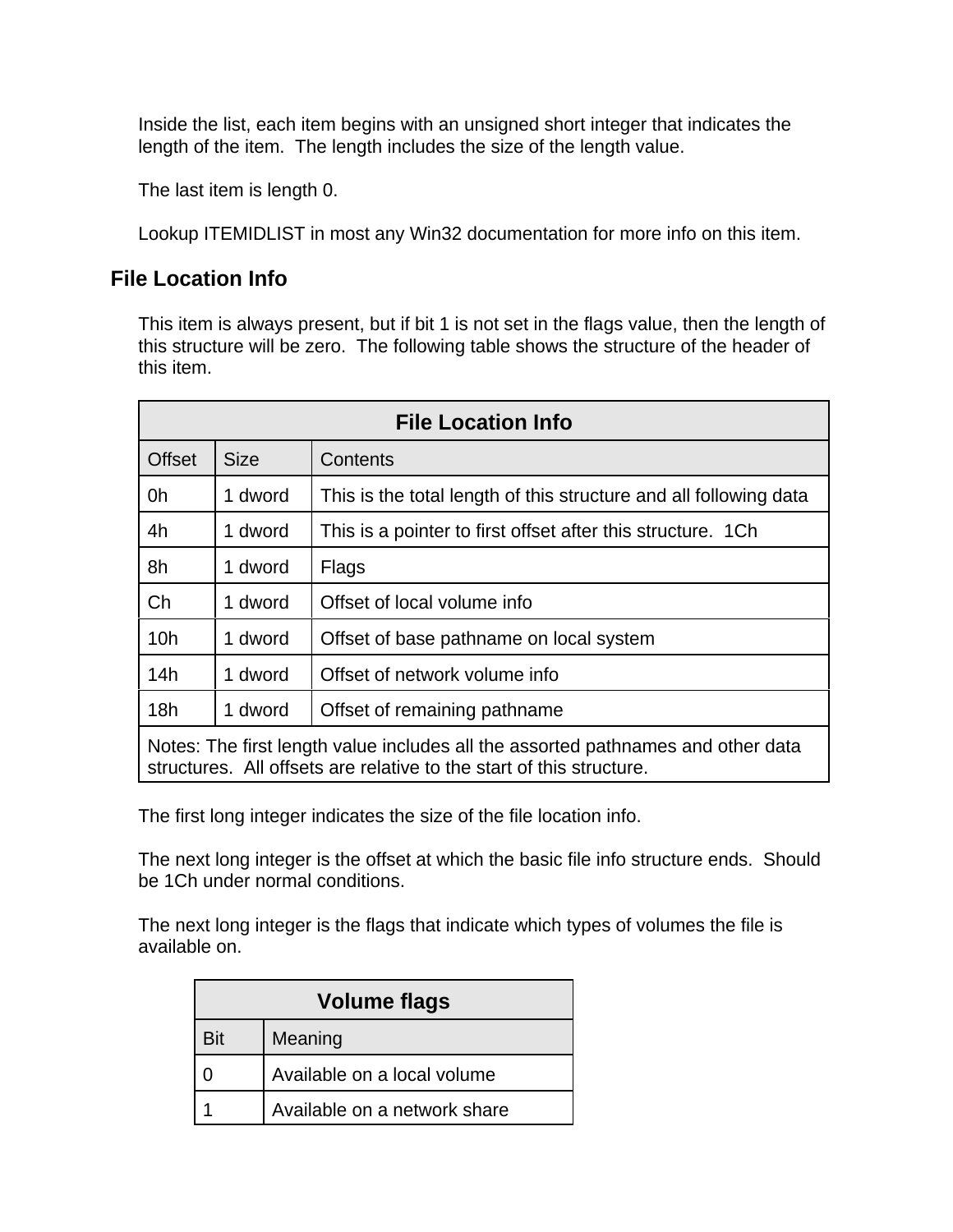The next long integer is the offset to the local volume table. (See below) (Warning: Random garbage when bit  $0$  is clear in volume flags)

The next long integer is the offset to the base path on the local volume. (Warning: Random garbage when bit  $0$  is clear in volume flags)

The next long integer is the offset to the network volume table. (See below) (Warning: Random garbage when bit 1 is clear in volume flags)

The next long integer is the offset to the final part of the pathname.

To find the filename of the file on the local volume, combine the base path string and the final path string.

To find the filename of the file on the network, combine the share name in the network volume table with the final path string.

| The local volume table |              |                                        |  |  |  |  |  |
|------------------------|--------------|----------------------------------------|--|--|--|--|--|
| <b>Offset</b>          | <b>Size</b>  | <b>Contents</b>                        |  |  |  |  |  |
| 0h                     | dword<br>1.  | Length of this structure.              |  |  |  |  |  |
| 4h                     | 1 dword      | Type of volume                         |  |  |  |  |  |
| 8h                     | 1 dword      | Volume serial number                   |  |  |  |  |  |
| Ch                     | 1 dword      | Offset of the volume name (Always 10h) |  |  |  |  |  |
| 10 <sub>h</sub>        | <b>ASCIZ</b> | Volume label                           |  |  |  |  |  |

The first long integer in the local volume table is the length of the structure including the volume label string.

The next long integer is the type of volume.

- 0 Unknown
- 1 No root directory
- 2 Removable (Floppy, Zip, etc..)
- 3 Fixed (Hard disk)
- 4 Remote (Network drive)
- 5 CD-ROM
- 6 Ram drive (Shortcuts to stuff on a ram drive, now that's smart...)

The next long integer is the volume serial number.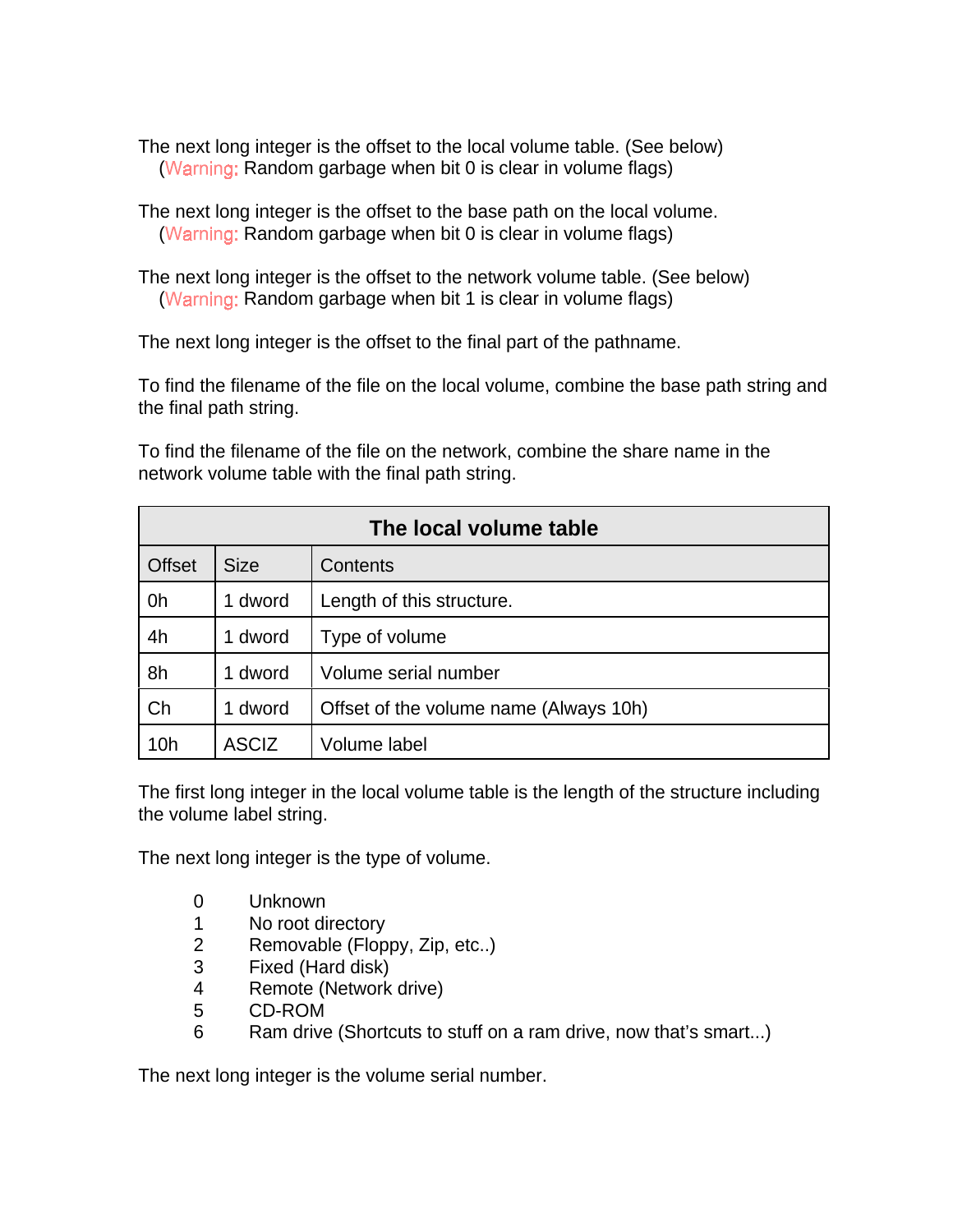The next long integer is the offset of the volume label within the structure. Always 10h under normal conditions.

| The network volume table                                                                                                                                  |                                    |                                           |  |  |  |  |  |  |
|-----------------------------------------------------------------------------------------------------------------------------------------------------------|------------------------------------|-------------------------------------------|--|--|--|--|--|--|
| <b>Offset</b>                                                                                                                                             | <b>Size</b>                        | Contents                                  |  |  |  |  |  |  |
| 0h                                                                                                                                                        | 1 dword                            | Length of this structure                  |  |  |  |  |  |  |
| 4h                                                                                                                                                        | 1 dword                            | Unknown, always 2h?                       |  |  |  |  |  |  |
| 8h                                                                                                                                                        | 1 dword                            | Offset of network share name (Always 14h) |  |  |  |  |  |  |
| Ch                                                                                                                                                        | 1 dword                            | Unknown, always zero?                     |  |  |  |  |  |  |
| 10 <sub>h</sub>                                                                                                                                           | 1 dword                            | Unknown, always 20000h?                   |  |  |  |  |  |  |
| 14h                                                                                                                                                       | <b>ASCIZ</b><br>Network share name |                                           |  |  |  |  |  |  |
| Note 1: The above unknown values are the same for a printer or file share.<br>Note 2: The above values are for Microsoft Networks, I don't have a NetWare |                                    |                                           |  |  |  |  |  |  |

server to test.

The first long integer is the length of the structure including the length of the network share name.

The next long integer is unknown, it seems to always be 2h on Microsoft Networks.

The next long integer is the offset to the share name within the structure.

The next two long integers are unknown.

The share name specifies the share name that the item is available under.

# **Description string**

If bit 2 is set in the flags value in the header, then this string is present.

The first unsigned short int value indicates the length of the string. Following the length value is a string of ASCII characters. It is a description of the item.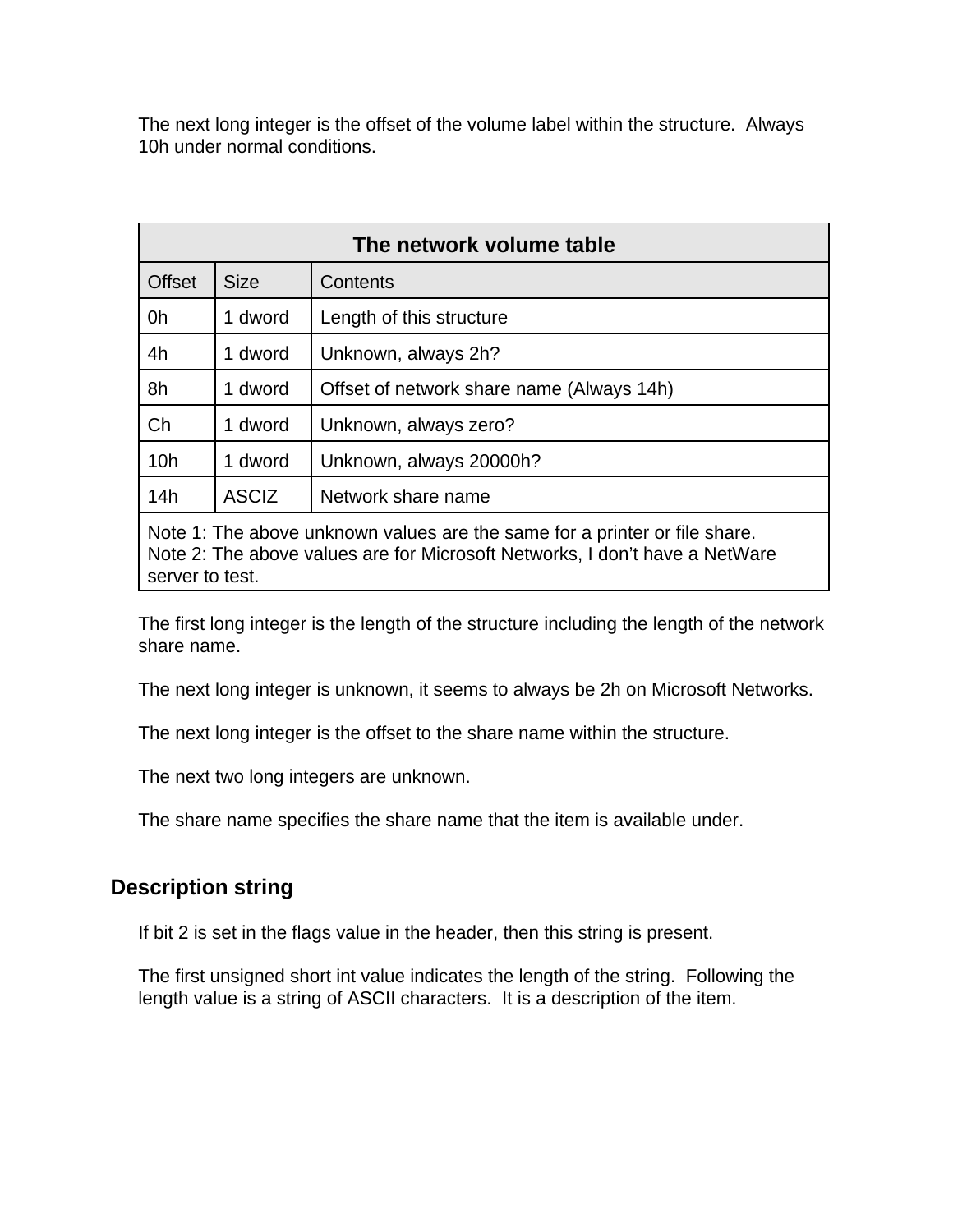# **Relative path string**

If bit 3 is set in the flags value in the header, then this string is present.

The first unsigned short int value indicates the length of the string. Following the length value is a string of ASCII characters. It is a relative path to the target.

#### **Working directory**

If bit 4 is set in the flags value in the header, then this string is present.

The first unsigned short int value indicates the length of the string. Following the length value is a string of ASCII characters. It is the working directory as specified in the shortcut properties.

#### **Command line string**

If bit 5 is set in the flags value in the header, then this string is present.

The first unsigned short int value indicates the length of the string. Following the length value is a string of ASCII characters. The command line string includes everything except the program name.

#### **Icon filename string**

If bit 6 is set in the flags value in the header, then this string is present.

The first unsigned short int value indicates the length of the string. Following the length value is a string of ASCII characters. This the name of the file containing the icon.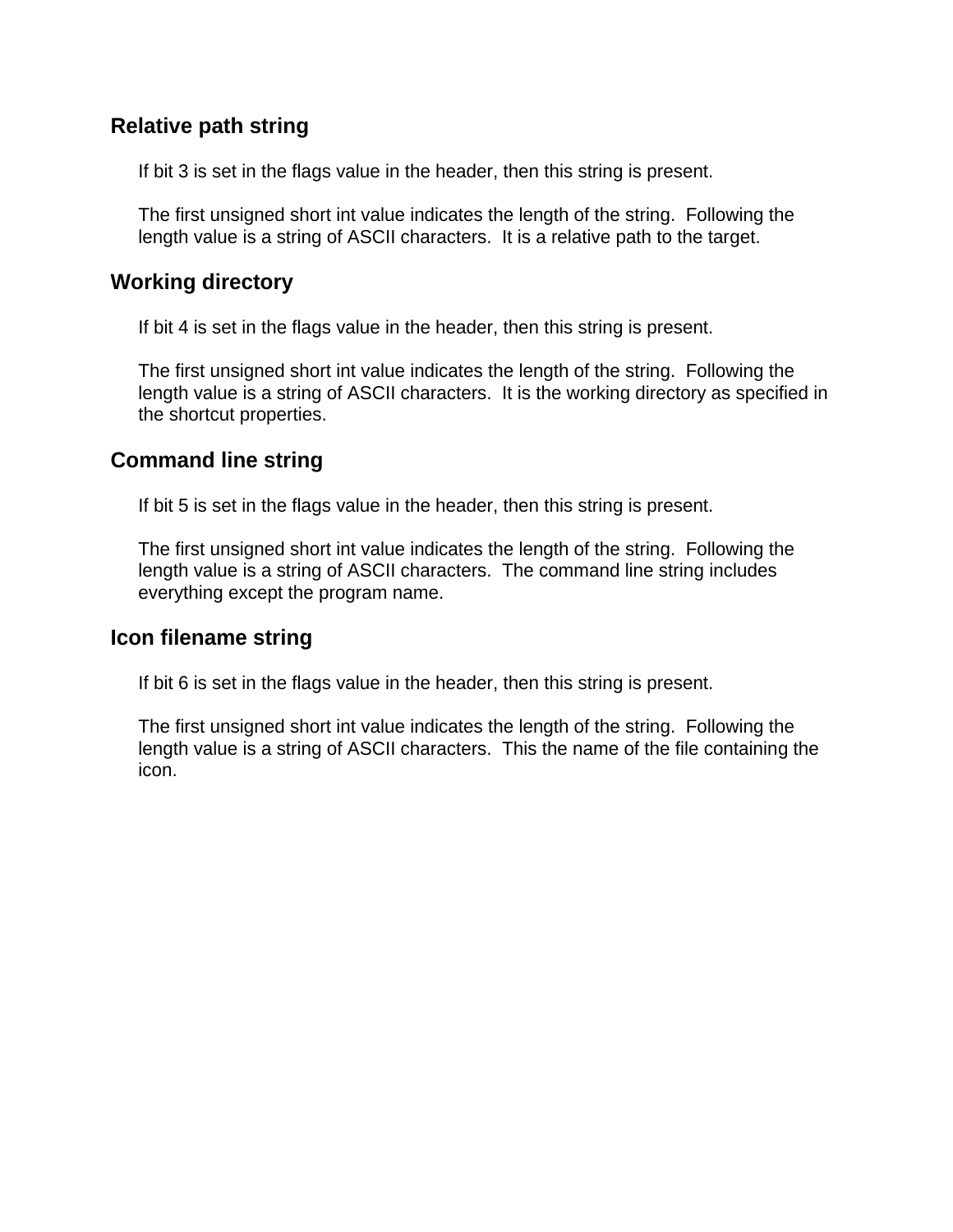# **Extra stuff**

The last item in the file is usually a long integer with the value zero. In rare cases, this long integer seems to be the length of some unknown structure that follows.

The only values I've ever seen in here are:

| 1 dword | 10h       | Length of following data |
|---------|-----------|--------------------------|
| 1 dword | A0000005h |                          |
| 1 dword | 1Ah       |                          |
| 1 dword | 6Ch       |                          |
| 1 dword |           |                          |

Another possible arrangement is:

| 1 dword  | 10h | Length of first structure    |
|----------|-----|------------------------------|
| 3 dwords |     | Remainder of first structure |
| 1 dword  |     | Length of next structure     |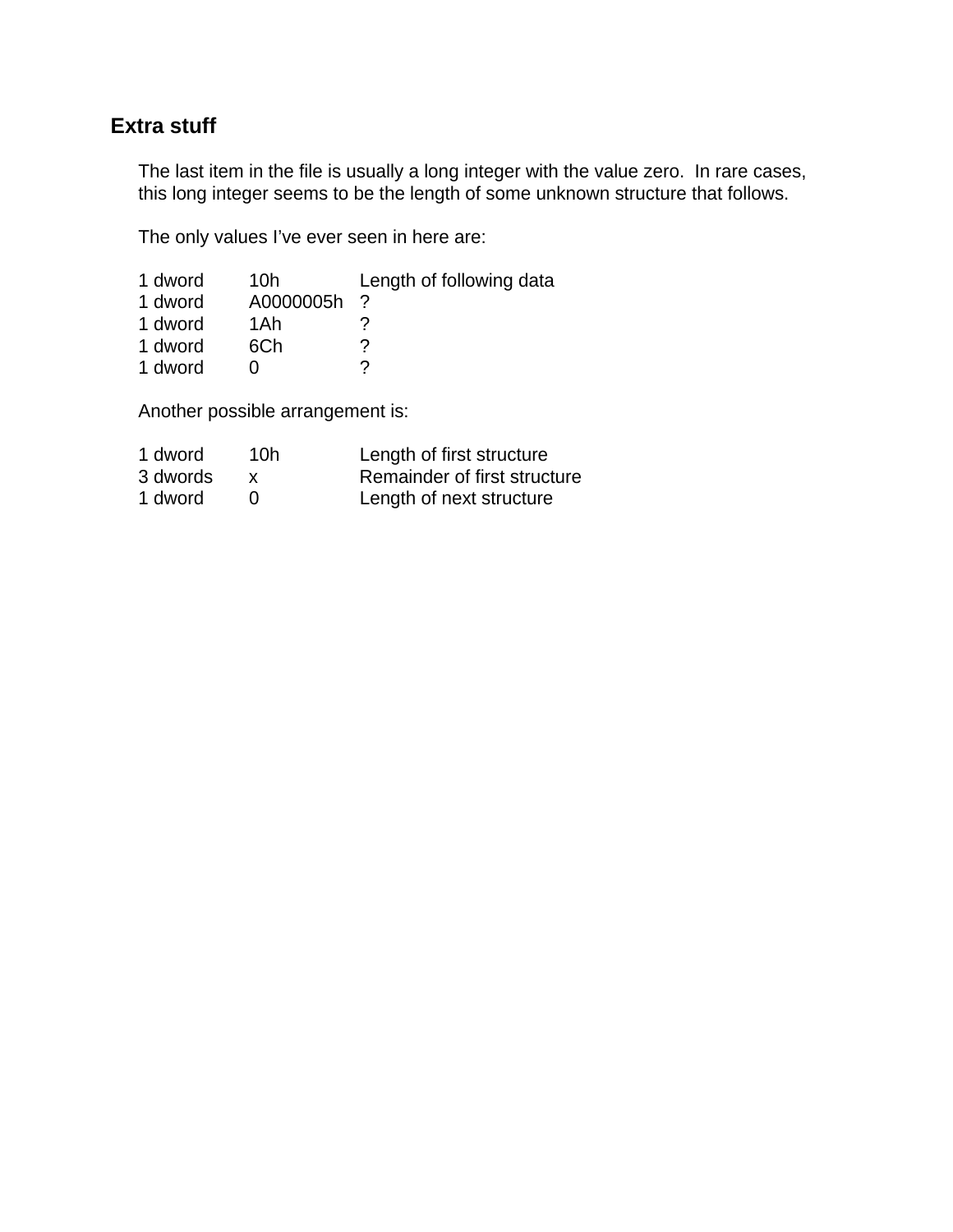| Offset       |                | Bytes |                            |                   | Contents |                                   |            |
|--------------|----------------|-------|----------------------------|-------------------|----------|-----------------------------------|------------|
| Header       |                |       |                            |                   |          |                                   |            |
| 0000         |                |       | 4C 00 00 00                |                   |          | 'L' Magic value                   |            |
| 0004         |                |       | 01 04 02 00                |                   |          | GUID of shortcut files            |            |
|              |                |       | 00 00 00 00                |                   |          |                                   |            |
|              | CO             |       | 00 00 00                   |                   |          |                                   |            |
|              | 00             |       | 00 00 46                   |                   |          |                                   |            |
| 0014         |                |       | 3F 00 00 00                |                   | Flags    |                                   |            |
|              |                |       |                            |                   |          | Has item id list                  |            |
|              |                |       |                            |                   |          | Target is a file                  |            |
|              |                |       |                            |                   |          | Has description string            |            |
|              |                |       |                            |                   |          | Has relative pathname             |            |
|              |                |       |                            |                   |          | Has a working directory           |            |
|              |                |       |                            |                   |          | Has a custom icon                 |            |
| 0018         |                |       | 20 00 00 00                |                   |          | File attibutes                    |            |
|              |                |       |                            |                   |          | Archive                           |            |
| 001C         |                |       | CO OE 82 D5                |                   | Time 1   |                                   |            |
|              |                |       | C1 20 BE 01                |                   |          |                                   |            |
| 0024         |                |       | 00 08 BF 46<br>20 BE 01    |                   | Time 2   |                                   |            |
|              | D5             |       |                            |                   |          |                                   |            |
| 002C         |                |       | 00 47 AA EC<br>EC 15 BE 01 |                   | Time 3   |                                   |            |
| 0034         |                |       | A0 86 00 00                |                   |          | File length is 34464 bytes. 86A0h |            |
| 0038         |                | 05 00 | 00 00                      |                   |          | Icon number 5                     |            |
| 003C         |                | 01 00 | 00 00                      |                   |          | Normal window                     |            |
| 0040         |                |       | 46 06 00 00                |                   |          | Ctrl-Alt-F hotkey                 |            |
| 0044         |                |       | 00 00 00 00                |                   |          | Always zero, unknown/reserved     |            |
| 0048         |                |       | 00 00 00 00                |                   |          | Always zero, unknown/reserved     |            |
| Item Id List |                |       |                            |                   |          |                                   |            |
| 004C         |                | 2A 00 |                            |                   |          | Size of item id list              |            |
| First item   |                |       |                            |                   |          |                                   |            |
| 004E         |                | 28 00 |                            |                   |          | Length of first item              |            |
| 0050         |                | 32 00 |                            |                   | 3.5.5    |                                   |            |
| 0052         |                |       | A0 86 00 00                |                   |          | File length                       |            |
| 0056         |                |       | 76 25 71 3E                |                   | ? ? ?    |                                   |            |
| 005A         |                | 20 00 |                            |                   |          | File attributes?                  |            |
| 005C         |                |       |                            | 62 65 73 74 5F 37 |          | "best_773.mid"                    | Long name  |
|              |                |       |                            | 37 33 2E 6D 69 64 |          |                                   |            |
|              | 0 <sub>0</sub> |       |                            |                   |          | Null terminator                   |            |
| 0069         |                |       |                            | 42 45 53 54 5F 37 |          | "BEST_773.MID"                    | Short name |
|              |                |       |                            | 37 33 2E 4D 49 44 |          |                                   |            |
|              | 0 <sub>0</sub> |       |                            |                   |          | Null terminator                   |            |
| Last item    |                |       |                            |                   |          |                                   |            |
| 0076         |                | 00 00 |                            |                   |          | Zero length value                 |            |

# **Disassembly of a hypothetical shortcut file**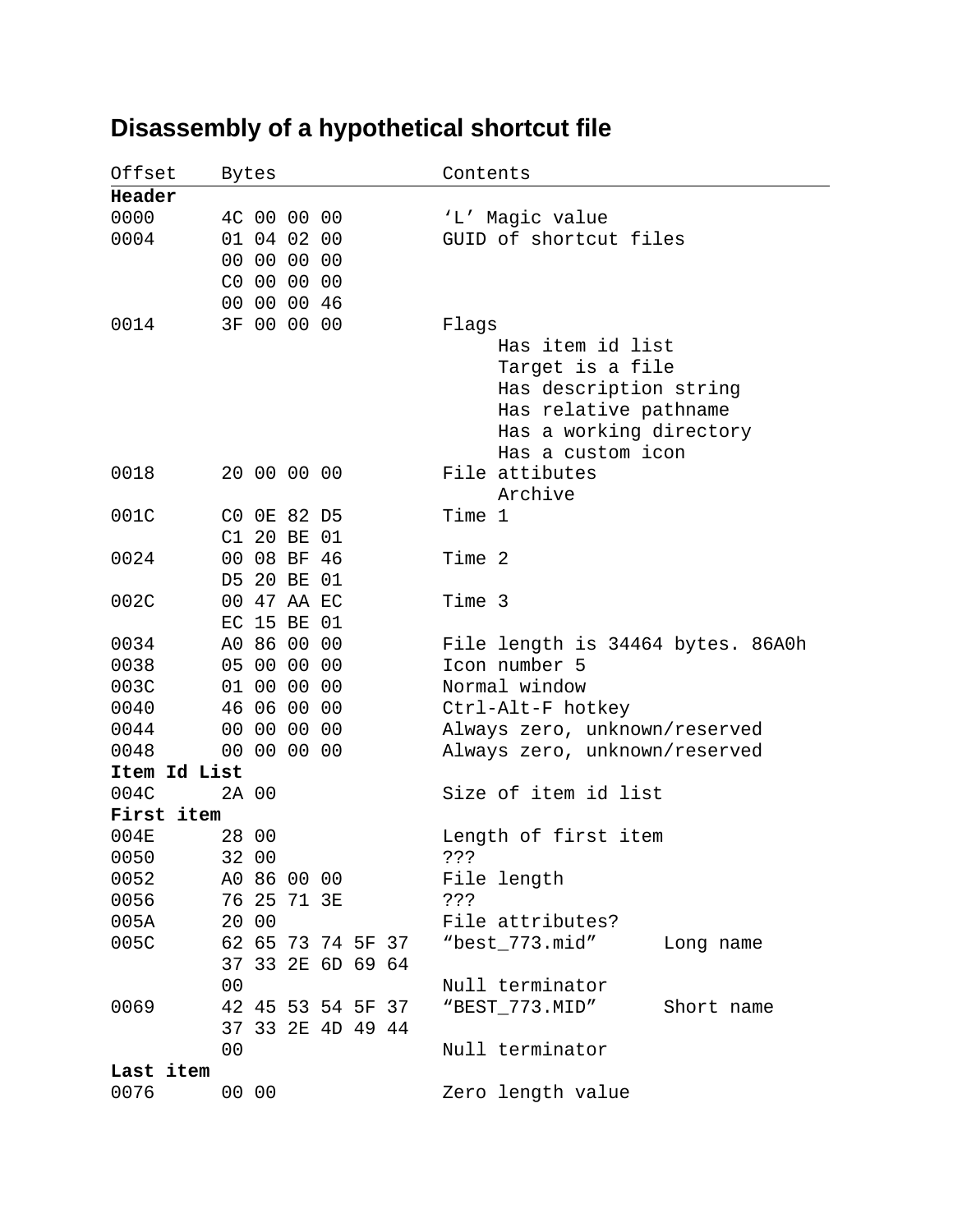| Offset |                      | Bytes    |             |                   |       |                   | Contents                           |
|--------|----------------------|----------|-------------|-------------------|-------|-------------------|------------------------------------|
|        | File location info   |          |             |                   |       |                   |                                    |
| 0078   |                      |          | 74 00 00 00 |                   |       |                   | Structure length                   |
| 007C   |                      |          | 1C 00 00 00 |                   |       |                   | Offset past last item in structure |
| 0080   |                      |          | 03 00 00 00 |                   |       |                   | Flaqs                              |
|        |                      |          |             |                   |       |                   | Local volume                       |
|        |                      |          |             |                   |       |                   | Network volume                     |
| 0084   |                      |          | 1C 00 00 00 |                   |       |                   | Offset of local volume table       |
| 0088   |                      |          | 34 00 00 00 |                   |       |                   | Offset of local path string        |
| 008C   |                      |          | 40 00 00 00 |                   |       |                   | Offset of network volume table     |
| 0090   | 5F                   |          | 00 00 00    |                   |       |                   | Offset of final path string        |
|        | Local volume table   |          |             |                   |       |                   |                                    |
| 0094   |                      |          | 18 00 00 00 |                   |       |                   | Length of local volume table       |
| 0098   |                      |          | 03 00 00 00 |                   |       |                   | Fixed disk                         |
| 009C   |                      |          | DO 07 33 3A |                   |       |                   | Volume serial number 3A33-07D0     |
| 00A0   |                      |          | 10 00 00 00 |                   |       |                   | Offset to volume label             |
| 00A4   |                      |          |             | 44 52 49 56 45 20 |       |                   | "DRIVE C", 0                       |
|        |                      | 43 00    |             |                   |       |                   |                                    |
| 00AC   |                      |          |             | 43 3A 5C 57 49 4E |       |                   | "C:\WINDOWS\" local path string    |
|        |                      |          |             | 44 4F 57 53 5C 00 |       |                   |                                    |
|        | Network volume table |          |             |                   |       |                   |                                    |
| 00B8   |                      |          | 1F 00 00 00 |                   |       |                   | Length of network volume table     |
| 00BC   |                      |          | 02 00 00 00 |                   |       |                   | ? ? ?                              |
| 00C0   |                      |          | 14 00 00 00 |                   |       |                   | Offset of share name               |
| 00C4   |                      |          | 00 00 00 00 |                   |       |                   | 5.5.5                              |
| 00C8   |                      |          | 00 00 02 00 |                   |       |                   | 5.5.5                              |
| 00CC   |                      |          | 5C 5C 4A 45 |                   |       | 53 53             | "\\JESSE\WD",0<br>Share name       |
|        | 45                   |          | 5C 57 44    |                   | 00    |                   |                                    |
| 00D7   |                      | 44 65    | 73          | 6B                | 74 6F |                   | "Desktop\best_773.mid",0           |
|        | 70                   |          | 5C 62 65    |                   | 73 74 |                   | Final path name                    |
|        | 5F                   |          | 37 37 33    |                   | 2E 6D |                   |                                    |
|        |                      | 69 64 00 |             |                   |       |                   |                                    |
|        | Description string   |          |             |                   |       |                   |                                    |
| 00EC   |                      | 12 00    |             |                   |       |                   | Length of string                   |
| 00EE   |                      |          |             | 42 65 73 74 20 37 |       |                   | "Best 773 midi file"               |
|        |                      |          |             | 37 33 20 6D 69 64 |       |                   |                                    |
|        |                      |          |             | 69 20 66 69 6C 65 |       |                   |                                    |
|        | Relative path        |          |             |                   |       |                   |                                    |
| 0100   |                      | 0E 00    |             |                   |       |                   | Length of string                   |
| 0102   |                      |          |             |                   |       | 2E 5C 62 65 73 74 | ". \best_773. $mid$ "              |
|        |                      |          |             | 5F 37 37 33 2E 6D |       |                   |                                    |
|        |                      | 69 64    |             |                   |       |                   |                                    |
|        | Working directory    |          |             |                   |       |                   |                                    |
| 0114   |                      | 12 00    |             |                   |       |                   | Length of string                   |
| 0116   |                      |          |             | 43 3A 5C 57 49 4E |       |                   | "C:\WINDOWS\Desktop"               |
|        |                      |          |             | 44 4F 57 53 5C 44 |       |                   |                                    |
|        |                      |          |             | 65 73 6B 74 6F 70 |       |                   |                                    |

 $\overline{\phantom{0}}$